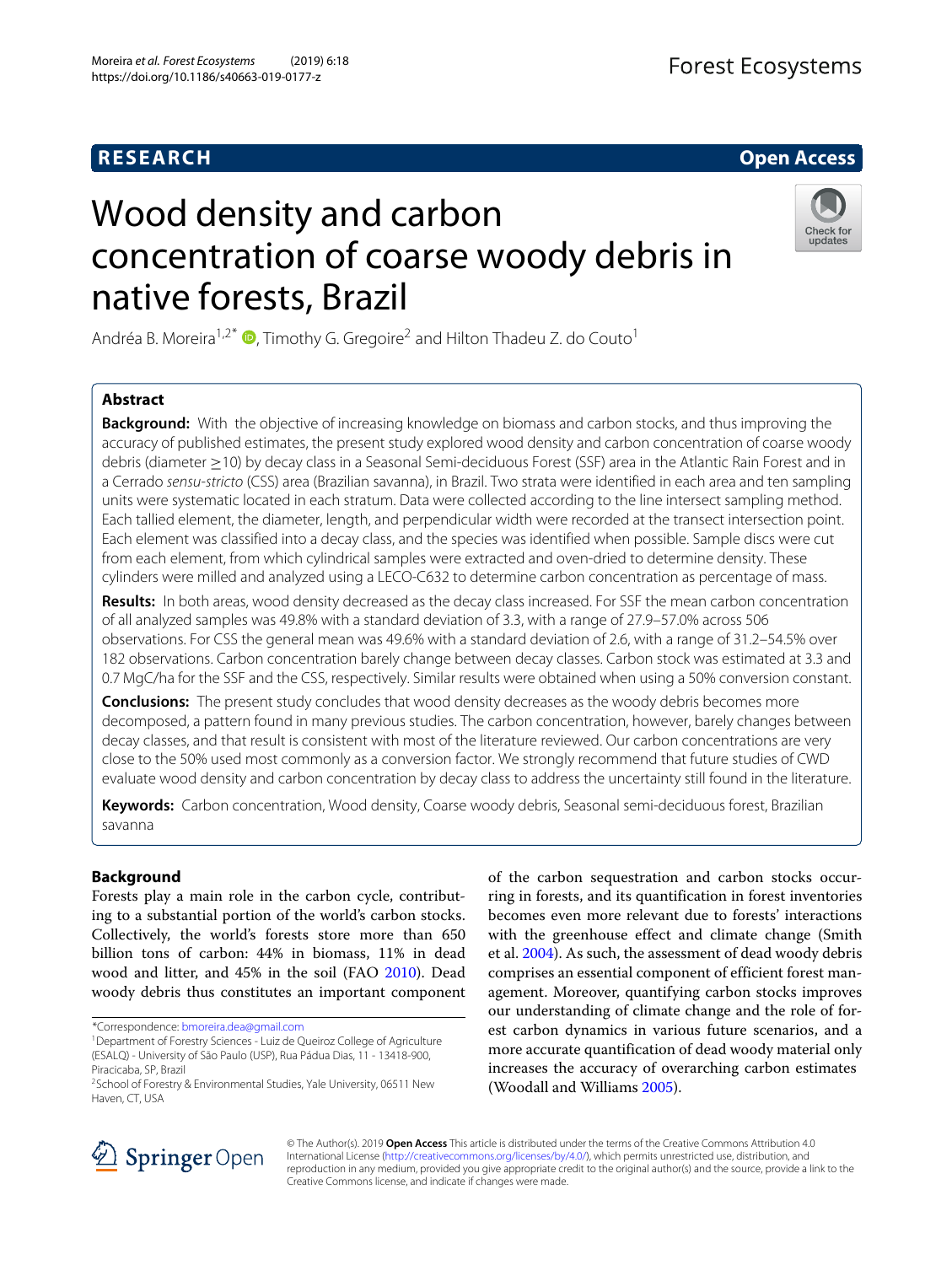Despite this importance, carbon stock data for dead wood and litter remain vague (FAO [2010\)](#page-8-0). The woody debris studies that do exist focus on volume and biomass inventories, eschewing calculations for actual carbon concentrations (Russell et al. [2015\)](#page-8-2). Instead, carbon stocks are indirectly estimated through volume estimators and biomass-carbon conversion constants (Woodall and Monleon [2008\)](#page-9-1). Because vegetation sequesters atmospheric carbon in biomass, which is commonly expressed as a dry weight per unit area, changes in net primary productivity values over time often indicate changes in forest structure (Brown [1997\)](#page-8-3). Biomass values are usually converted to carbon values by multiplying by the constant 0.50 (i.e., computed as 50% of the biomass value). The IPCC [\(2006\)](#page-8-4) recommends the use of a 47% biomasscarbon conversion factor for tropical rainforests when there is a dearth of data specific to this forest type.

Estimates of the carbon in dead woody debris could be improved by better understanding how carbon concentration varies in woody detritus, and necromass estimates can become more precise when estimating wood density by decay class, species, position with respect to the soil surface, and tissue type (Harmon et al. [2013\)](#page-8-5). Carbon stocks can only be estimated precisely and in large-scale if there are detailed forest-type specifications for carbon concentration values (IPCC [2006\)](#page-8-4).

Coarse woody debris (CWD), one of many forms of dead woody debris, is generally defined as fallen dead wood, in various stages of decomposition, located above the soil. Studies of carbon concentration in the CWD of tropical forests by Chao et al. [\(2017\)](#page-8-6) note four previous publications pertinent to this type of research (Clark et al. [2002;](#page-8-7) Iwashita et al. [2013;](#page-8-8) Meriem et al. [2016;](#page-8-9) Wilcke et al. [2005\)](#page-9-2). No studies were found for the Cerrado ecosystem of Brazil, however. With the objective of increasing knowledge on biomass and carbon stocks, and thus improving the accuracy of published estimates, the present study explored wood density and carbon concentration of coarse woody debris by decay class in a Seasonal Semi-deciduous Forest area in the Atlantic Rain Forest and in a Cerrado *sensu-stricto* (Brazilian savannah) area.

## **Methods**

### **Study sites**

This study was conducted at two different areas located in separate ecoregions of the São Paulo State, Brazil. The first area was within the Brazilian Atlantic Forest in a Seasonal Semi-deciduous Forest (SSF), also known as tropical seasonal forest, located inside the borders of the Caetetus Ecological Station. The second area was within the Cerrado ecoregion in an area classified as Cerrado *sensu-stricto* (CSS) located on the Mogi Guaçu Biological Reserve. In each area two strata were chosen for stratified systematic sampling.

The forest at the Caetetus Ecological Station constitutes one of the most significant remaining areas of SSF in Brazil. The "semi-deciduous" denomination refers to the seasonal cold weather and the reduced water availability in the soil, alongside other environmental factors. As such, most of the arborescent species lose their leaves in winter to reduce water consumption and decrease their rates of growth (Tabanez et al. [2005\)](#page-9-3). According to the Management Plan, the Conservation Unit covers the cities of Galia and Alvinlândia with a total area of 2178 ha. Its elevation ranges from 520-680 m above sea level, and it is relatively flat (less than 6%). It is located on the northern border area of the hydrographic basin of the Paranapanema river. The climate according to the Köeppen [\(1948\)](#page-8-10) classification is "Cwa": mesothermal dry winter with temperatures below 18◦ C and above 22◦ C in summer; total precipitation in the driest month is only 30 mm, and total annual precipitation is between 1100 and 1700 mm (Tabanez et al. [2005\)](#page-9-3). In this area, stratum I (SSF1) and stratum II (SSF2) were selected.

The SSF1 stratum was characterized by arboreal vegetation of large stature with sparse herbaceous and graminoid vegetation. SSF1 contained predominantly deciduous species and has experienced anthropogenic disturbance; it occupies the interfluves and the tops of plateaus with a total area of 777.8 ha (area "L" in the Management Plan map). The SSF2 stratum was an area containing dense arboreal vegetation of large stature with a smaller number of deciduous species. Overall, SSF2 was a wellpreserved forest occupying high escarpments and plateau edges across a total area of 439.4 ha (area "M" in the Management Plan map) (Tabanez et al. [2005\)](#page-9-3).

The Mogi-Guaçu Biological Reserve, the location of the cerrado field site, is part of the old Campininha Farm located in the Martin Prado Junior district of the city of Mogi Guaçu in the São Paulo State. With a total area of 470 hectares, the landscape is relatively flat (less than a 15% slope). In the area of the Campininha Farm, the elevation ranges from 566 to 724 meters above sea level. The climate is mesothermal with two well defined seasons: a dry winter (from the months of April to September) and a hot summer (from October to March). The annual average rainfall is 1335 mm, and the average temperature is 20.5◦ C (São Paulo [2015\)](#page-8-11). The unit is divided into two main sections: one designated as area "A" and the other as area "B".

Area "A", where this research was conducted, covers 343.4 ha and is dominated by cerrado ecosystems at different regeneration stages, as the area has suffered perturbations like frequent fires and occupation with cattle farming (Mantovani and Martins [1993\)](#page-8-12). With the largest area being a Cerrado *sensu-stricto* (savanna woodland) formation (spanning from pioneer to advanced successional stages); there are also small patches of herbaceous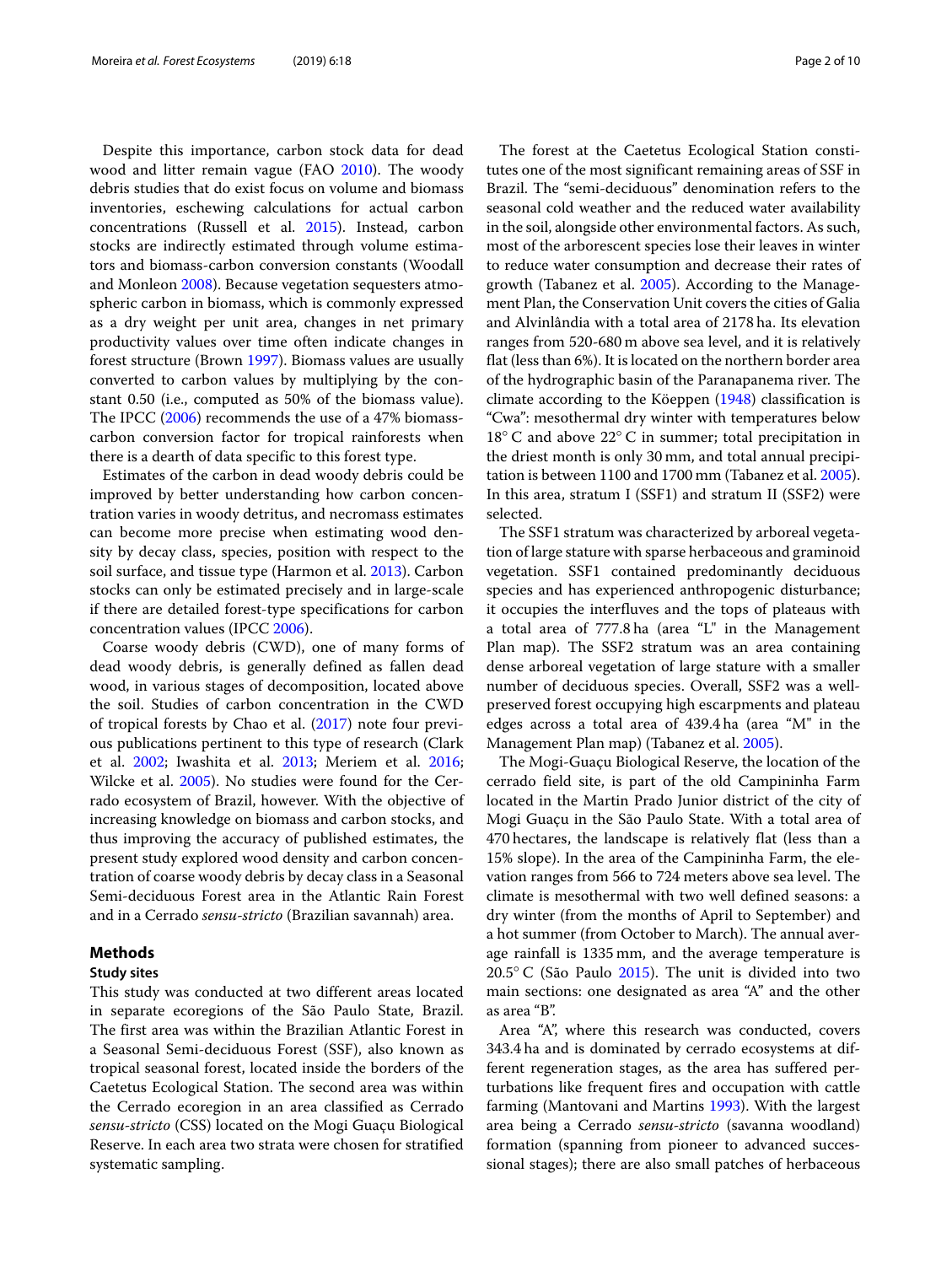vegetation near the watercourse. Two strata were also selected in this area: CSS1 and CSS2. The CSS1 stratum is characterized as a forested savannah in an advanced successional stage with an area of 136.5 ha; and the CSS2 stratum is a forested savannah in an intermediate successional stage with an area of 197.5 ha (São Paulo [2015\)](#page-8-11).

#### **Field measurements and sample collection**

In the field survey, dead woody debris was classified into size classes according to the Keller et al. [\(2004\)](#page-8-13) classification: small (branches or bamboo with diameter between 2 and 5 cm); medium (branches or bamboo with diameter between 5 and 10 cm); and large (woody material with diameter greater than 10 cm). In this study, only the large elements were measured. Data were collected according to the line intersect sampling (LIS) method, in which an element of downed dead wood was tallied if it was completely intersected by a transect or if it intersected the front end of a transect, following the protocol detailed by Gregoire and Valentine [\(2008\)](#page-8-14). A professional compass (Suunto KB-20) was used to alignment the transects along the cardinal directions. A 50 m tape measure was used to lay out the transects, with corrections for slope when necessary. Additional details about the field protocols can be found in Moreira [\(2017\)](#page-8-15) and Moreira et al. [\(2019\)](#page-8-16).

In each stratum of each area, ten sampling units (Fig. [1\)](#page-3-0) were installed according to a systematic sampling protocol, with 300 m distance between the center points of each sampling unit (point  $C$  - Fig. [1\)](#page-3-0). Each sampling unit spans 650 m of transect segments: one 200 m transect seg-ment in the North-South direction (segment AE - Fig. [1\)](#page-3-0); one 200 m transect segment in the East-West direction, crossing the center point of the N-S transect (segment FG - Fig. [1\)](#page-3-0); a 150 m segment crossing the N-S segment in the East-West direction at 25 m south of the center point (segment HI - Fig. [1\)](#page-3-0); and a 100 m East-West segment crossing the N-S segment at 50 m south of the center point (segment JK - Fig.  $1$ ).

A caliper was used to measure each element's diameter, perpendicular to the central axis, at the point where the segment intersected the element. If bark remained attached to the element, the diameter was measured with it. The length of the element was recorded using a tape measure along the central axis of the element (regardless of its shape). Furthermore, each element's width perpendicular to the transect segment direction was measured according to Gregoire and Valentine (2008). Each element was classified into one of five decay classes according to Harmon et al. [\(1986\)](#page-8-17). Decay class 1: woody material consisting of solid wood with leaves and/or fine twigs attached to the principal part without noticeable degradation; decay class 2: solid wood material with intact bark but no leaves or fine twigs; decay class 3: solid wood material similar to class 2 except with rotting bark; decay

class 4: partially rotten material that can be broken when kicked; and decay class 5: material that is rotten, friable, and can be broken with bare hands.

Though species identification for debris material is difficult, this data was collected for CWD elements whenever possible – most frequently when the presence of bark and attached branches exhibited particular characteristics of certain species (e.g., a specific odor). For each element, a disc sample was collected at the transect intersection point, perpendicular to the central axis. These samples were taken using either a chain saw or a manual saw (for elements that had a high degree of decomposition). Samples were packaged, tagged, and carefully transported to the laboratory.

#### **Laboratory analysis**

For density calculations from disc samples, the cylinder extraction method proposed by Keller et al. [\(2004\)](#page-8-13) was used, with the only variation in this study being that the cylinders were removed in a laboratory setting. The extraction of the cylinders was performed using a benchmounted drill with a hole saw that produced samples of known diameter. For elements with a high level of decay, sample cylinders were removed manually using an aluminum cylinder. The length of the cylinders was measured and confirmed with a digital caliper; although the hole saw (drill bit) had a known volume, the length of the sample cylinders it produced varied according to the width of the disc brought from the field. The sample cylinders were oven-dried at 65◦ C to a constant weight. Dry cylinders were removed from the oven and weighed to four decimal places on an analytical scale to compute final dry weight.

The sample cylinders from each disc were milled in a knife mill (*Wiley* type), and sieved through a no. 40 mesh, with equipment being vacuum-cleaned between samples to avoid contamination. Carbon concentration measurements were achieved with *LECO-C632* carbon combustion and analysis equipment; i.e., samples are placed in a ceramic chamber that reaches a temperature of approximately 1000◦ C for about one minute, undergoing combustion in the presence of oxygen. The LECO system uses infrared sensors to detect elemental carbon in the outflow of gas from the combustion system, and results are delivered as percentage mass values. For each sample, two replicates were made to determine final carbon concentrations. All laboratory analyses were performed in the Department of Forest Sciences at the University of São Paulo (ESALQ/USP).

#### **Data analysis**

The data from the sampling units (650 m of transect segments) were used to calculate wood density and carbon concentration. The wood density  $(\rho_k)$  of each  $k^{\text{th}}$  element was computed as the average of the sample cylinders'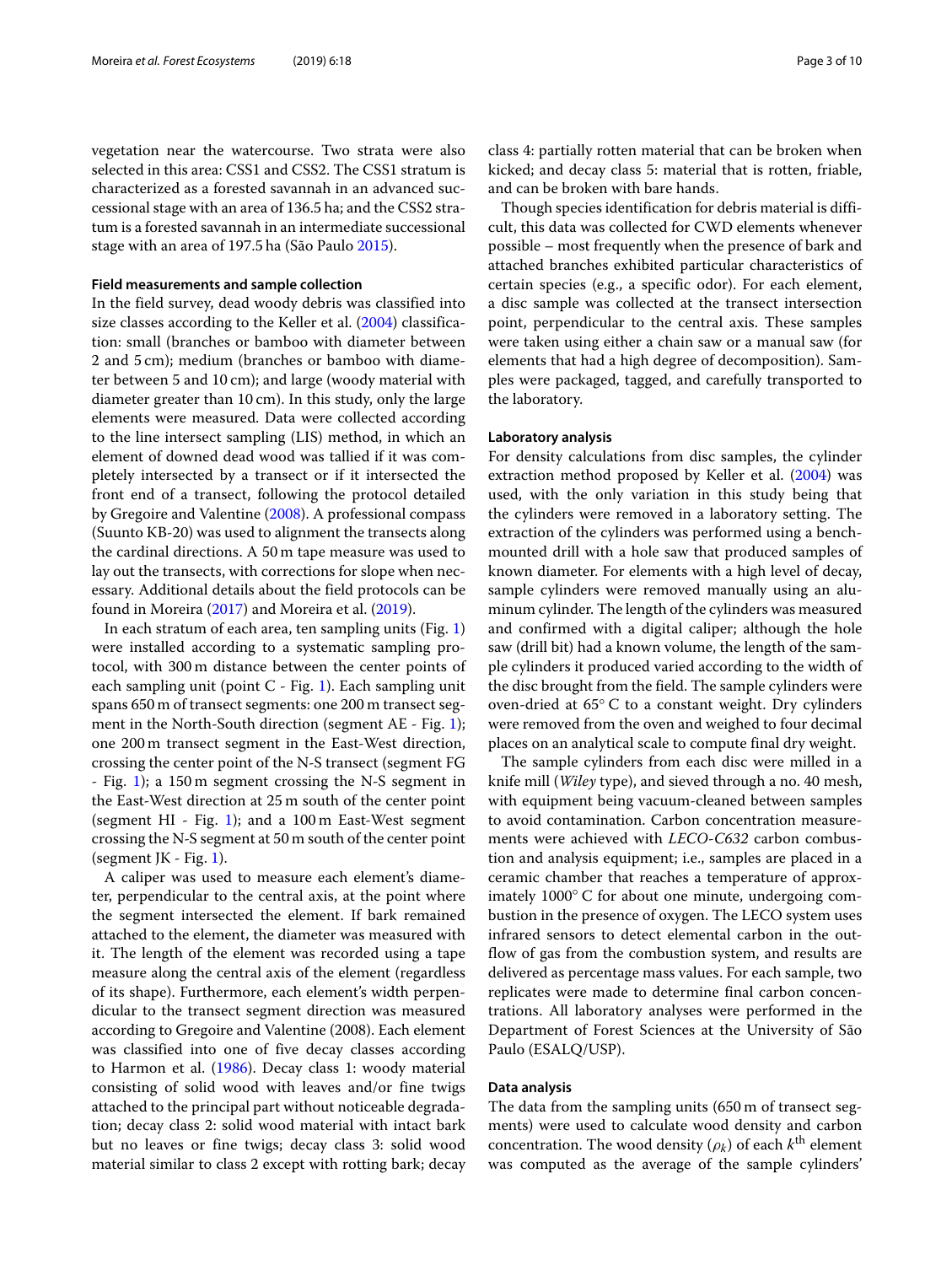

<span id="page-3-0"></span>densities, calculated as the dry weight (*g*) divided by fresh volume  $(cm<sup>3</sup>)$ ; average densities were computed for each decay class. For the volume calculation, discs with hollow sections were photographed, and the hollow areas were measured using *ImageJ* (Rasband [2016\)](#page-8-18). Thus, the volume for each element  $(v_k)$  was calculated as: the cross-sectional area of the *k*th element minus the hollowed cross-sectional area of the *k*th element then multiplied by the length of the *k*th element.

The biomass  $(b_k)$  value for each  $k^{\text{th}}$  element was determined as the product of the element's volume and its density:  $b_k = V_k \cdot \rho_k$ . The carbon stock in each  $k^{\text{th}}$  element was calculated as the product of its biomass and the carbon concentration average computed via the laboratory analysis by *LECO-C632* equipment then averaged according to decay class. From the SSF area,  $n =$ 506 elements were analyzed for density d carbon concentration; from the CSS area,  $n = 182$  elements were analyzed.

From the sampling unit scheme, Moreira et al. [\(2019\)](#page-8-16) tested different configurations and segments length, selecting the design based on the estimates with the smallest standard error, narrowest confidence interval, and lowest relative error. The cross-shaped with 150 m segment length (segments BE and HI - Fig. [1\)](#page-3-0) was selected for CSS type, and cross-shaped with 200 m segment length (segments AE and FG - Fig. [1\)](#page-3-0) for SSF.

The total estimation of biomass/carbon stock per hectare by sampling unit  $s\left(\hat{\lambda}_{\text{y}\pi s}\right)$  was calculated using the estimator  $\hat{\lambda}_{y\pi s}^c = \sum_{U_k \in s}$ *yk*  $\frac{\partial K}{\partial w_k(\theta_s)L}$ , where *L* is the length of both segments that makes the cross shaped design,  $y_k$ is the parameter of interest (biomass or carbon stock), and  $w_k$  is the perpendicular width to the transect direction,  $(\theta_s)$ . The estimation for each unit was replicated, and all estimates were combined for the whole population. See details about the estimators in Moreira [\(2017\)](#page-8-15), Moreira et al. [\(2019\)](#page-8-16), as well as Gregoire and Valentine [\(2008\)](#page-8-14). All data were processed and analyzed using R (R Core Team [2018\)](#page-8-19).

#### **Results**

For both areas, as the decay class increases (from freshest to most decomposed material), wood density decreases. Table [1](#page-4-0) shows the woody density by decay class results by stratum, as well as combined for each of the two study areas. Table [2](#page-4-1) compares density values with other tropical forest and Cerrado studies.

As has been noted, few studies have investigated carbon concentration of CWD. For SSF the mean carbon concentration of all analyzed samples was 49.8% with a standard deviation of 3.3, with a range of 27.9–57.0% across 506 observations. For CSS the general mean was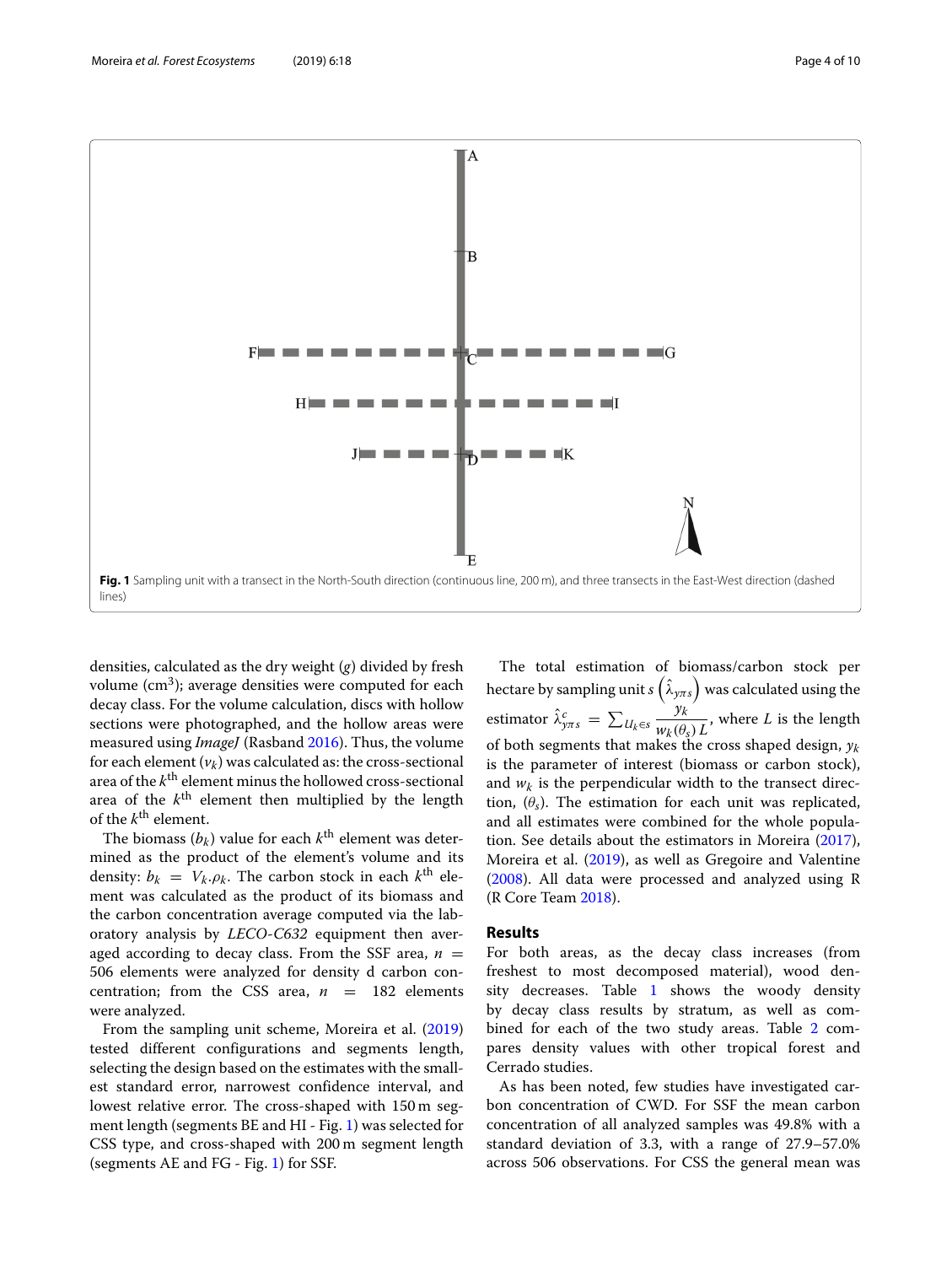<span id="page-4-0"></span>**Table 1** Average wood density (g/cm<sup>3</sup>), by decay class, of coarse woody debris in the strata of the two study areas, the Seasonal Semi-deciduous Forest (SSF) and the Cerrado sensu-stricto (CSS)

| Decay          | Wood density (g/cm <sup>3</sup> ) |            |                |                  |                |                    |  |  |  |
|----------------|-----------------------------------|------------|----------------|------------------|----------------|--------------------|--|--|--|
| class          | n <sub>1</sub>                    | SSF1       | n <sub>2</sub> | SSF <sub>2</sub> | n              | <b>SSF Overall</b> |  |  |  |
| 1              | 3                                 | 0.48(0.22) | 10             | 0.55(0.13)       | 13             | 0.54(0.15)         |  |  |  |
| 2              | 14                                | 0.45(0.13) | 19             | 0.50(0.12)       | 33             | 0.48(0.12)         |  |  |  |
| 3              | 130                               | 0.46(0.15) | 174            | 0.46(0.17)       | 304            | 0.46(0.16)         |  |  |  |
| 4              | 61                                | 0.32(0.16) | 63             | 0.28(0.13)       | 124            | 0.30(0.15)         |  |  |  |
| 5              | 17                                | 0.19(0.15) | 15             | 0.15(0.07)       | 32             | 0.17(0.12)         |  |  |  |
|                |                                   | CSS1       |                | CSS <sub>2</sub> |                | <b>CSS Overall</b> |  |  |  |
| 1              | 1                                 | 0.69(0.00) | 1              | 0.49(0.00)       | $\mathfrak{D}$ | 0.59(0.14)         |  |  |  |
| 2              | 12                                | 0.44(0.12) | 6              | 0.46(0.10)       | 18             | 0.45(0.11)         |  |  |  |
| 3              | 71                                | 0.46(0.16) | 38             | 0.45(0.19)       | 109            | 0.46(0.17)         |  |  |  |
| $\overline{4}$ | 28                                | 0.32(0.16) | 18             | 0.33(0.17)       | 46             | 0.32(0.17)         |  |  |  |
| 5              | 4                                 | 0.25(0.24) | 3              | 0.26(0.05)       | 7              | 0.26(0.17)         |  |  |  |

The table shows the average wood density values with the calculated standard deviations in parentheses (with  $n$  being the sample sizes)

49.6% with a standard deviation of 2.6, with a range of 31.2–54.5% over 182 observations. Table [3](#page-5-0) shows the carbon concentration by decay class found in both strata of both areas of the present study, and Table [4](#page-5-1) compares these results with other studies in tropical forests.

Figure [2](#page-6-0) is a box plot with SSF and CSS data, with the average values from the studies mentioned in Table [4.](#page-5-1) No study was found to have investigated carbon concentration of dead woody debris in a Cerrado *sensu-stricto* ecosystem. Table [5](#page-7-0) shows wood density and carbon concentration values by species and by decay class (but only when the species in the determined class was sampled five or more times).

Biomass per unit of area was estimated at 6.7 with a standard error of 0.83 Mg/ha (n=319), and 1.3 with a standard error of 0.25 Mg/ha (n=92) for the SSF and the CSS areas, respectively. Carbon stock were 3.3 with a standard error of 0.42 MgC/ha, and 0.7 with a standard error of, 0.12 MgC/ha for the SSF and the CSS, respectively. With a conversion constant of 50%, similar results of carbon stock were obtained: 3.33 with a standard error of 0.41 MgC/ha for the SSF, and 0.67 with a standard error of 0.12 MgC/ha for the CSS.

#### **Discussion**

Our results for wood density follow the general pattern observed in previous studies in which wood density decreases as decay class increases (i.e., the woody debris becomes more decomposed). Only Keller et al. [\(2004\)](#page-8-13) shows an exception to this trend: class 2 exhibited a larger value than class 1; however, the authors did not propose an explanation for this observation. In decay class 5, the SSF exhibited lower densities compared to

<span id="page-4-1"></span>**Table 2** Wood density (g/cm<sup>3</sup>) of woody debris found in the literature for Tropical Forests and Cerrado ecosystems

|                        | Forest type                          | Country       | Density ( $q/cm^3$ )     |                     |                     |                     |                     |                  |                |
|------------------------|--------------------------------------|---------------|--------------------------|---------------------|---------------------|---------------------|---------------------|------------------|----------------|
| Reference              |                                      |               | Decay<br>class           | Decay<br>class<br>2 | Decay<br>class<br>3 | Decay<br>class<br>4 | Decay<br>class<br>5 | Criteria         | Sample<br>size |
| This study             | semi-deciduous<br>Seasonal<br>forest | Brazil        | 0.54                     | 0.48                | 0.46                | 0.30                | 0.17                | $\geq$ 10 cm 506 |                |
| Chao et al. (2017)     | Tropical lowland windswept<br>forest | Taiwan        | 0.41                     | 0.36                | 0.33                | 0.31                | 0.24                | $\geq$ 1 cm 378  |                |
| Chao et al. (2017)     | Tropical lowland rainforest          | Taiwan        | 0.37                     | 0.32                | 0.27                | 0.22                | 0.20                | $>1$ cm 357      |                |
| Iwashita et al. (2013) | Tropical montane wet forest          | Hawaii        | 0.69                     | 0.39                |                     | 0.16                | 0.07                | $\geq$ 2 cm 63   |                |
| Lucca (2011)           | Ombrophilous dense forest            | Brazil        | 0.43                     |                     | 0.28                |                     | 0.17                | $\geq$ 10 cm -   |                |
| Veiga (2010)           | Ombrophilous dense forest            | Brazil        | 0.40                     | 0.30                | 0.22                | 0.19                | 0.14                | $\geq$ 10 cm -   |                |
| Chao et al. (2008)     | Amazon forest                        | Peru          | $\overline{\phantom{a}}$ | 0.53                | 0.41                | 0.28                | 0.21                | $≥10$ cm 251     |                |
| Chao et al. (2008)     | Amazon forest                        | Peru          | 0.55                     |                     | 0.41                |                     | 0.23                | $\geq$ 10 cm 251 |                |
| Wilcke et al. (2005)   | Tropical lower montane for-<br>est   | Ecuador       | 0.38                     |                     |                     |                     | 0.22                | $\geq$ 10 cm 94  |                |
| Keller et al. (2004)   | Amazon forest                        | Brazil        | 0.60                     | 0.70                | 0.58                | 0.45                | 0.28                | $\geq$ 10 cm 283 |                |
| Clark et al. (2002)    | Tropical wet forest                  | Costa<br>Rica | 0.50                     |                     | 0.24                |                     | 0.20                | $>10$ cm 21      |                |
| This study             | Cerrado sensu-stricto                | Brazil        | 0.59                     | 0.45                | 0.46                | 0.32                | 0.26                | $\geq$ 10 cm 182 |                |
| Lucca (2011)           | Cerrado sensu-stricto                | Brazil        | 0.62                     |                     | 0.44                |                     | 0.36                | $\geq$ 10 cm -   |                |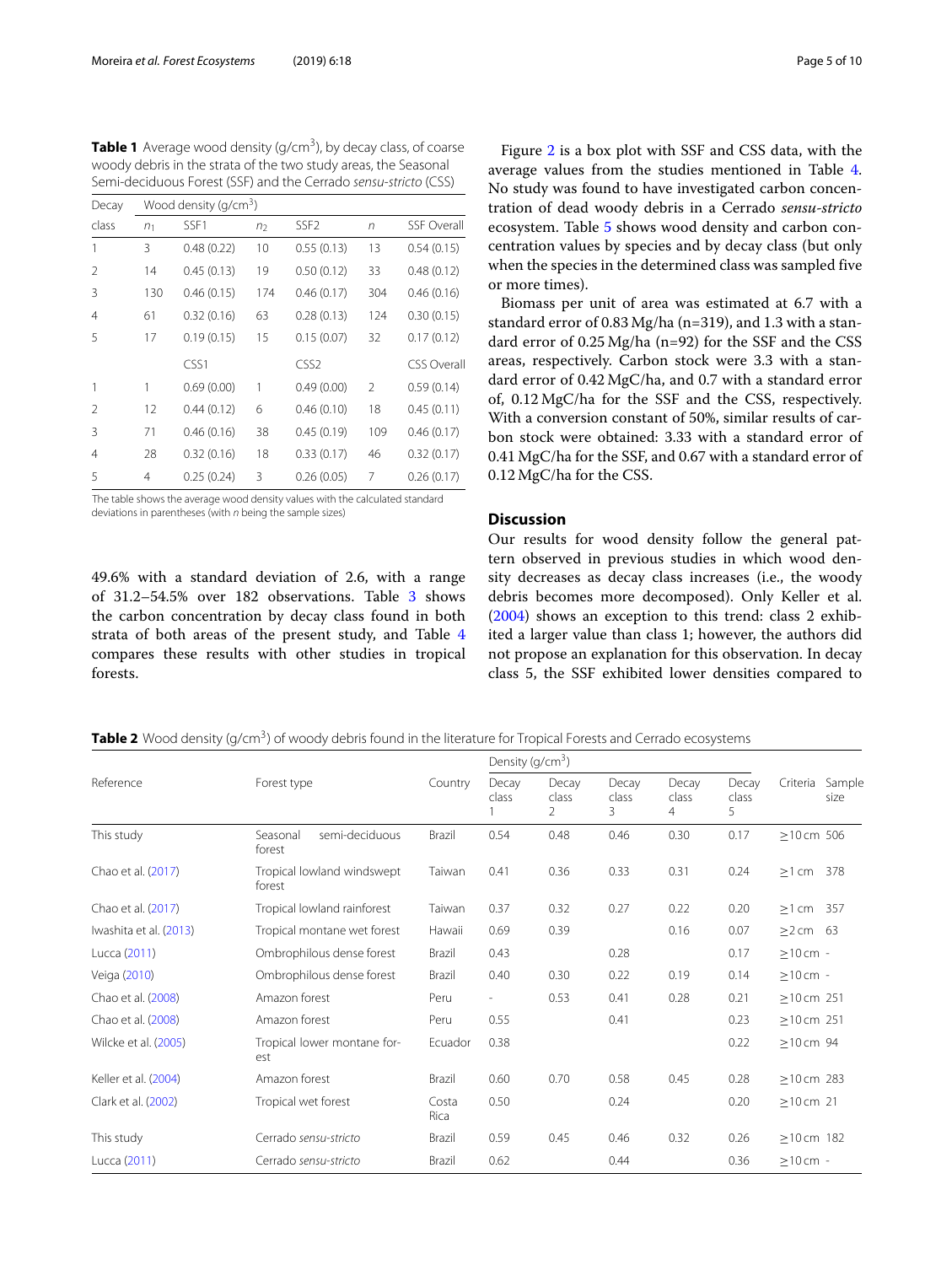<span id="page-5-0"></span>**Table 3** Average carbon concentration (%), by decay class, of coarse woody debris in the strata of the two study areas, the Seasonal Semi-deciduous Forest (SSF) and the Cerrado sensu-stricto (CSS)

| Decay | Carbon concentration (%) |                        |     |                  |                |                    |  |  |  |
|-------|--------------------------|------------------------|-----|------------------|----------------|--------------------|--|--|--|
| class | n <sub>1</sub>           | SSF1<br>n <sub>2</sub> |     | SSF <sub>2</sub> | $\sqrt{n}$     | <b>SSF Overall</b> |  |  |  |
| 1     | 3                        | 50.7 (0.36)            | 10  | 50.4 (1.46)      | 13             | 50.5 (1.27)        |  |  |  |
| 2     | 14                       | 51.2 (1.46)            | 19  | 51.4 (1.42)      | 33             | 51.3 (1.42)        |  |  |  |
| 3     | 130                      | 49.3 (3.20)            | 174 | 49.8 (2.92)      | 304            | 49.6 (3.05)        |  |  |  |
| 4     | 61                       | 50.4 (3.64)            | 63  | 49.6 (4.42)      | 124            | 50.0 (4.06)        |  |  |  |
| 5     | 17                       | 48.8 (4.02)            | 15  | 49.7 (3.04)      | 32             |                    |  |  |  |
|       |                          | CSS1                   |     | CSS <sub>2</sub> |                | <b>CSS Overall</b> |  |  |  |
| 1     | 1                        | 50.0 (0.00)            | 1   | 49.5 (0.00)      | $\mathfrak{D}$ | 49.8 (0.35)        |  |  |  |
| 2     | 12                       | 49.8 (0.81)            | 6   | 49.5 (0.80)      | 18             | 49.7 (0.80)        |  |  |  |
| 3     | 71                       | 50.1 (1.46)            | 38  | 49.4 (3.13)      | 109            | 49.8 (2.19)        |  |  |  |
| 4     | 28                       | 49.0 (4.40)            | 18  | 50.4 (2.01)      | 46             | 49.5 (3.68)        |  |  |  |
| 5     | 4                        | 46.1 (2.32)            | 3   | 48.4 (0.35)      | 7              | 47.1 (2.06)        |  |  |  |

The table shows carbon concentration averages and the calculated standard deviations in parentheses (with  $n$  being the sample sizes)

the CSS, which matched the results from Lucca [\(2011\)](#page-8-20) in an Ombrophilous Dense Forest  $(0.17 \text{ g/cm}^3)$ . The SSF value was also similar to density values from other studies such as Chao et al. [\(2017\)](#page-8-6); Chao et al. [\(2008\)](#page-8-21); Wilcke et al. [\(2005\)](#page-9-2), and Clark et al. [\(2002\)](#page-8-7). In terms of the present study, the two were similar except for decay class 5 where the CSS had 0.26  $\pm$ 0.17 g/cm<sup>3</sup> and the SSF had  $0.17 \pm 0.12$  g/cm<sup>3</sup>. Iwashita et al. [\(2013\)](#page-8-8) was the only study that showed a very low value for decay class  $5(0.07 \text{ g/cm}^3)$ compared to the other studies.

As in the current study, most studies classify CWD into five decay classes based on physical properties. Table [2](#page-4-1) shows that some studies divide decay status into three or four classes, making the comparison more difficult.

Our study produced results similar to those of Chao et al. [\(2008\)](#page-8-21) who investigated CWD ( $\geq$ 10 cm) in the Peruvian Amazon. They first divided elements into five decay classes, but they did not show data for decay class 1, because there was only one sample, as happened with both strata in the CSS area. However, Chao et al. [\(2008\)](#page-8-21) combined decay classes 1 and 2, and also 4 and 5, to form a system with three classes. That studies produced results similar to our decay classes 1, 3 and 5. Comparing our results from the CSS with Lucca [\(2011\)](#page-8-20), the values are similar for decay classes 1 and 3, but Lucca's are higher for decay class 5.

The range of wood density in our data and other studies highlights the importance of measuring wood density to achieve better accuracy for estimates of CWD biomass (Chao et al. [2017;](#page-8-6) Harmon et al. [2008;](#page-8-22) Harmon et al. [2013\)](#page-8-5). In the field, we were able to identify 38 different species in the SSF area and 18 in the CSS. The species was most easily identified in decay classes 1 and 2, whereas the species could be identified on only about 50% of the samples in decay class 4 and 5. If we restrict the list to those with more than five observation, then there only 11 species from SSF and 5 from CSS from Table [5.](#page-7-0) Of those, only five species have density estimates from more than one decay class. The densities generally decline with increasing decay class, but the patterns vary, as also observed by Harmon et al. [\(2008\)](#page-8-22) who speculated that the patterns were influenced by many environmental conditions.

Though species identification for CWD is very difficult, if measurements on woody debris for specific species are available this data might help better understand variance patterns (Chao et al. [2017\)](#page-8-6). Table [5](#page-7-0) demonstrates how few opportunities there are to examine species-level trends across decay class in CWD samples collected in tropical, mixed-species forests. This is

<span id="page-5-1"></span>

|                        | Forest type                            | Country        | Carbon concentration (%) |                     |                     |                     |                     |          |                |
|------------------------|----------------------------------------|----------------|--------------------------|---------------------|---------------------|---------------------|---------------------|----------|----------------|
| Reference              |                                        |                | Decav<br>class           | Decay<br>class<br>2 | Decay<br>class<br>3 | Decay<br>class<br>4 | Decay<br>class<br>5 | Criteria | Sample<br>size |
| This study             | Seasonal semi-deciduous forest         | Brazil         | 50.5                     | 51.3                | 49.6                | 50.0                | 49.2                | $>10$ cm | 506            |
| Chao et al. (2017)     | Tropical lowland windswept for-<br>est | Taiwan         | 37.6                     | 41.1                | 36.6                | 28.7                | 15.8                | $>1$ cm  | 95             |
| Chao et al. (2017)     | Tropical lowland rainforest            | Taiwan         | 45.0                     | 41.7                | 38.8                | 32.2                | 23.7                | $>1$ cm  | 95             |
| Meriem et al. (2016)   | Tropical lowland rainforest            | Indonesia 43.0 |                          |                     | 41.5                |                     | 40.0                | $>10$ cm | 261            |
| Iwashita et al. (2013) | Tropical montane wet forest            | Hawaii         | 46.3                     | 46.8                |                     | 47.6                | 47.9                | $>2$ cm  | 48             |
| Wilcke et al. (2005)   | Tropical lower montane forest          | Ecuador        | 46.8                     |                     |                     |                     | 47.2                | $>10$ cm | 16             |
| Clark et al. (2002)    | Tropical wet forest                    | Costa<br>Rica  | 48.3                     |                     | 47.2                |                     | 46.4                | $>10$ cm | -21            |
| This study             | Cerrado sensu-stricto                  | Brazil         | 49.8                     | 49.7                | 49.8                | 49.5                | 47.1                | >10cm    | 182            |

**Table 4** Carbon concentration (%) of woody debris found in the forestry literature for Tropical Forests and Cerrado ecosystems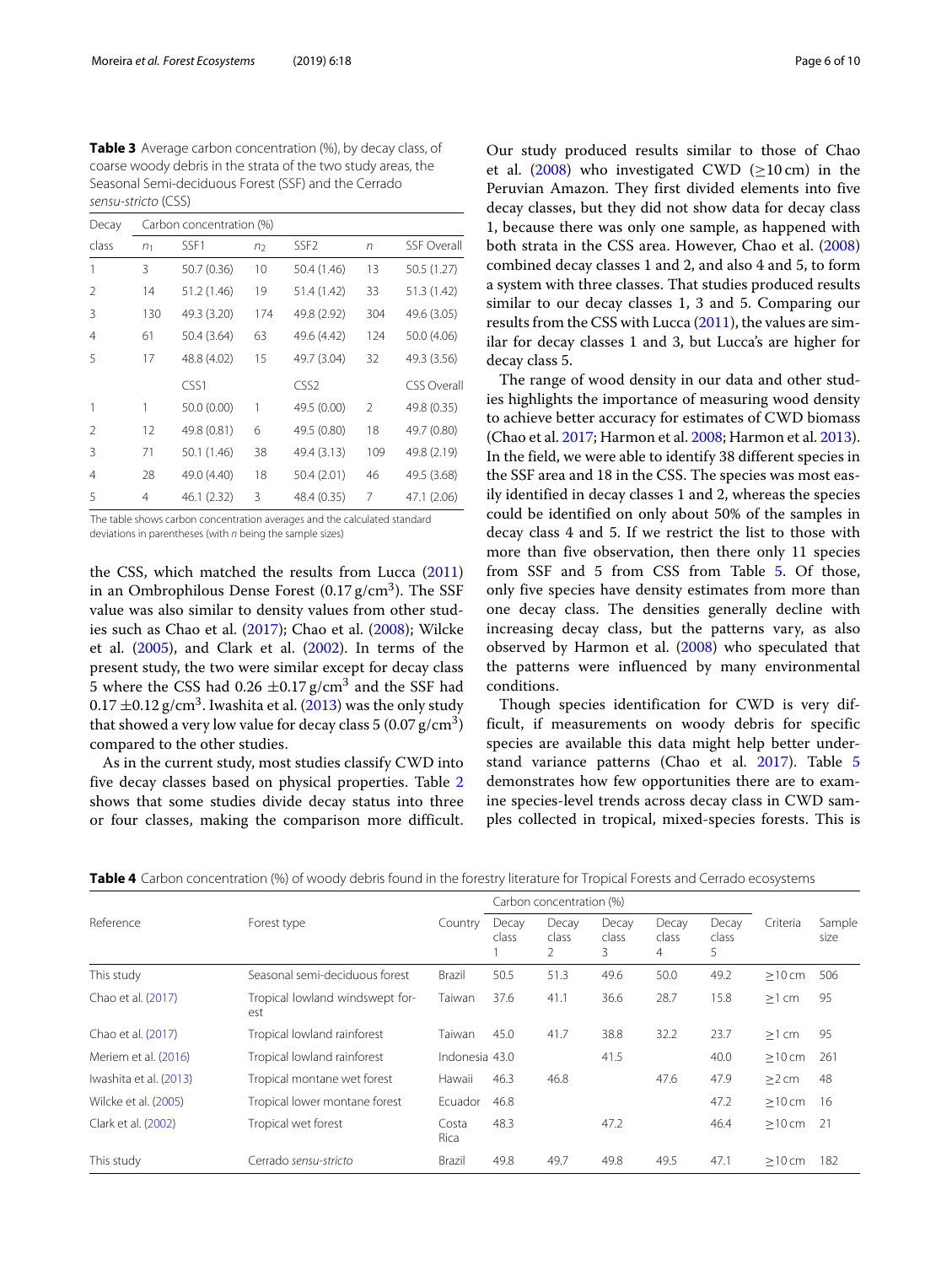

<span id="page-6-0"></span>particularly true when the focus of the study is estimating biomass and carbon and not specifically the density pattern by decay class. A study focused on the pattern likely restrict the scope to a small number of species that are well represented in a several decay classes.

In the few studies reporting carbon concentration (Table [4](#page-5-1) and Fig. [2\)](#page-6-0) for tropical forests there are few contradictory results. The present study's results parallel Iwashita et al.  $(2013)$ ; Meriem et al.  $(2016)$ , and Wilcke et al. [\(2005\)](#page-9-2) where the carbon concentration barely changes within the decay classes. Clark et al. [\(2002\)](#page-8-7) showed a small decrease in carbon concentration with an increase in decay class, and Chao et al. [\(2017\)](#page-8-6) found in both areas that the carbon concentration decreases notably with the decay class.

Chao et al. [\(2017\)](#page-8-6) and Clark et al. [\(2002\)](#page-8-7) found that the variance of carbon concentration increases with decay classes; i.e., the higher the class, the higher the variability. Our results showed that the variance of carbon concentration increased until decay class 4, and then

started to decreased. Chao et al. [\(2017\)](#page-8-6) hypothesized that the fraction of fixed carbon is unlikely to be maintained in tropical forests with high biodiversity because of the many decomposition trajectories involving woody debris substrate quality, the myriad of microorganism activities, and the climatic conditions. Harmon et al. [\(1986\)](#page-8-17) concludes decomposition is summarized in two major processes: physical/biological fragmentation of the material and mineralization (i.e., soil leaching and respiration).

The results from our study show that the density of CWD declines with increasing decay class whereas the carbon concentration remains relatively constant at approximately 50% by mass. This suggests that those who sample CWD for carbon accounting should be more concerned about the density values used to convert volume to biomass than the carbon concentration. Harmon et al. [\(2013\)](#page-8-5) reached a similar conclusion after reviewing estimates of density and carbon concentration in the United States, Mexico, and Russia. They speculated that the error in biomass estimates when using field estimates of density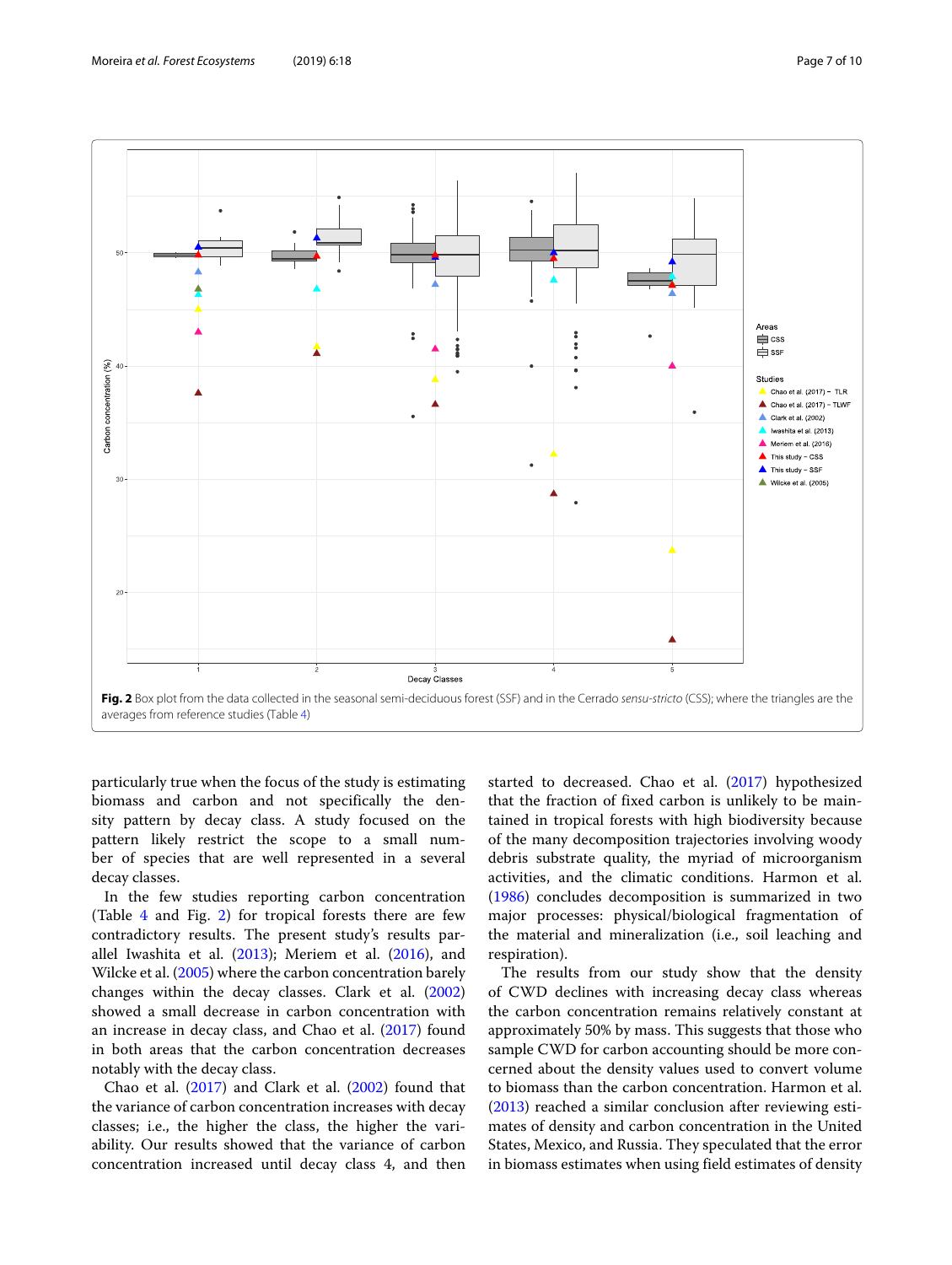<span id="page-7-0"></span>

| Table 5 Wood density (q/cm <sup>3</sup> ) and carbon concentration (%) averages of coarse woody debris by species and decay class for the |
|-------------------------------------------------------------------------------------------------------------------------------------------|
| Cerrado sensu-sctricto (CSS) and Seasonal Semi-deciduous Forest (SSF) areas, with sample size $n \geq 5$ , standard deviation in the      |
| parenthesis                                                                                                                               |

| Area       | Specie                                    | Decay class    | $\sqrt{n}$     | Density (g/cm <sup>3</sup> ) | Carbon concentration (%) |
|------------|-------------------------------------------|----------------|----------------|------------------------------|--------------------------|
| <b>CSS</b> | Anadenanthera falcata Speg.               | $\overline{3}$ | 11             | 0.60(0.14)                   | 52.4 (1.36)              |
|            | Copaifera langsdorffii Desf.              | 3              | 5              | 0.48(0.08)                   | 49.5 (0.68)              |
|            | Qualea sp.                                | 3              | 24             | 0.47(0.21)                   | 49.0 (3.75)              |
|            | Tapirira guianensis Aubl.                 | 2              | 8              | 0.39(0.05)                   | 49.2 (0.30)              |
|            | Tapirira quianensis Aubl.                 | 3              | 20             | 0.40(0.15)                   | 49.0 (1.15)              |
|            | Tapirira guianensis Aubl.                 | $\overline{4}$ | 7              | 0.35(0.11)                   | 49.0 (1.31)              |
|            | Vochysia tucanorum Mart.                  | 3              | $\overline{7}$ | 0.40(0.06)                   | 49.8 (0.68)              |
| SSF        | Aspidosperma polyneuron Müll.Arg.         | 3              | 28             | 0.55(0.09)                   | 50.1(3.17)               |
|            | Centrolobium tomentosum Guill. ex Benth.  | 3              | $\overline{7}$ | 0.58(0.14)                   | 50.8 (2.62)              |
|            | Croton floribundus Spreng.                | 2              | 5              | 0.35(0.08)                   | 51.6 (1.87)              |
|            | Croton floribundus Spreng.                | 3              | 20             | 0.35(0.07)                   | 50.0(2.48)               |
|            | Croton floribundus Spreng.                | 4              | 6              | 0.23(0.03)                   | 50.2 (0.89)              |
|            | Croton floribundus Spreng.                | 5              | 6              | 0.22(0.14)                   | 49.6 (2.32)              |
|            | Esenbeckia leiocarpa Engl.                | 3              | 5              | 0.64(0.10)                   | 49.1 (2.44)              |
|            | Inga striata Benth.                       | 3              | 10             | 0.26(0.10)                   | 49.8 (2.26)              |
|            | Machaerium brasiliense Vogel              | 3              | 5              | 0.47(0.06)                   | 47.8 (2.19)              |
|            | Ocotea sp.                                | 2              | $\overline{7}$ | 0.47(0.11)                   | 51.3(2.25)               |
|            | Ocotea sp.                                | 3              | 68             | 0.53(0.17)                   | 50.0 (3.05)              |
|            | Ocotea sp.                                | 4              | 25             | 0.36(0.15)                   | 50.3(4.42)               |
|            | Ocotea sp.                                | 5              | 6              | 0.22(0.22)                   | 50.5 (7.24)              |
|            | Piptadenia gonoacantha (Mart.) J.F.Macbr. | 3              | 19             | 0.35(0.11)                   | 48.9 (3.61)              |
|            | Piptadenia gonoacantha (Mart.) J.F.Macbr. | 4              | 12             | 0.22(0.10)                   | 52.0 (3.34)              |
|            | Piptocarpha sellowii (Sch. Bip.) Baker    | 3              | 5              | 0.34(0.05)                   | 48.3 (1.98)              |
|            | Savia dictyocarpa Müll.Arg.               | 3              | 10             | 0.38(0.12)                   | 47.8 (2.47)              |
|            | Savia dictyocarpa Müll.Arg.               | 4              | 5              | 0.43(0.21)                   | 47.8 (0.99)              |
|            | Senegalia polyphylla (DC.) Britton & Rose | 3              | 5              | 0.43(0.08)                   | 50.4 (2.88)              |

would be in the range of 4-7% (Harmon et al. [2008\)](#page-8-22) but could be as high as 50% when using external estimates such as models. Those biomass errors, of course, would lead directly to carbon errors of similar magnitude.

In contrast, Chao et al. [\(2017\)](#page-8-6) showed that they had overestimated carbon stock values by 17-36% when using the constant of 50%. They strongly recommended the evaluation of carbon concentration for CWD at the sitelevel, especially for tropical forests. Chao et al. [\(2017\)](#page-8-6) did note that their results diverged from those obtained in other studies and recommend further investigations, suggesting that some underlying mechanisms may have been different. This divergence of trends both in the behavior of wood density in some species and in the variance of carbon concentration might be related not only to species, but also to different vegetation type, different environmental factors, such as temperature,

rainfall, moisture, ground mineralization conditions, fire frequency, fungal and insect activity, and other factors, but unfortunately we cannot address those issues with our data.

### **Conclusions**

Wood density and carbon concentration of dead woody debris are important variables for accurate estimation of biomass and carbon stocks. The present work supports numerous studies indicating that, in general, as woody debris becomes more decomposed (i.e., as its decay class increases) its density decreases. There needs to more extensive studies of wood density and decay classes in the Atlantic Rain Forest and the Cerrado, with particular emphasis on the species level. The decay classes need to be adopted as a general methodology and there needs to be more work on consistent definitions and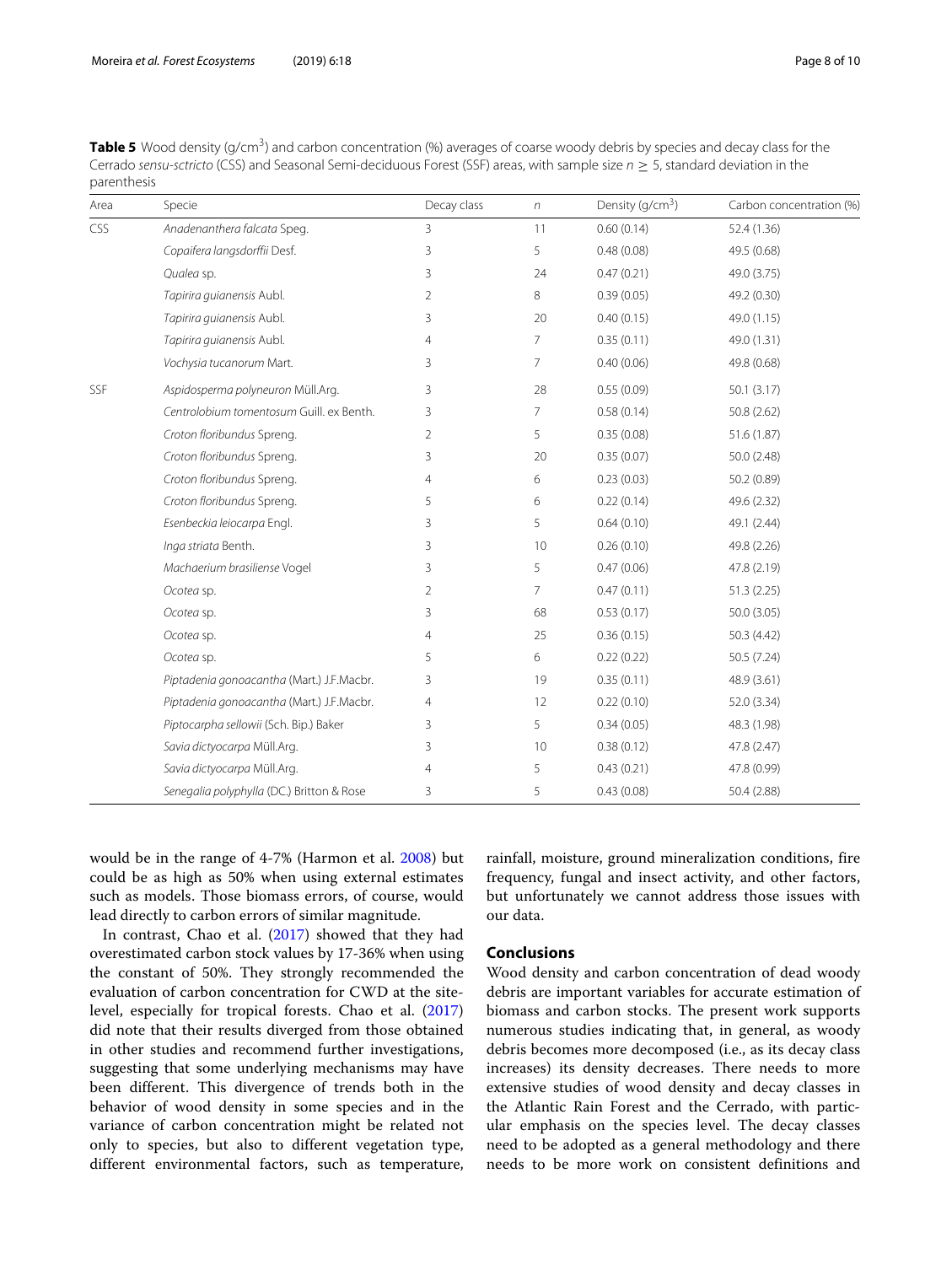interpretation to facilitate comparisons between studies. Until we have more confidence about applying published values of density, it seems prudent to recommend that subsampling for wood density by decay class become a standard component of CWD inventories, especially in complex mixed-species forests. The density estimates are so important, the patterns by decay class are so variable and the species identification of dead material is so often problematic that subsampling for density is worth the additional cost and effort.

Very few studies were found that measured the carbon concentration of coarse woody debris, as most use the common conversion factor of 50%. The carbon concentrations reported in this study are not meaningfully different from the conventional conversion factor of 50% in any of our decay classes, but there are a few studies that contradict these findings. We recommend, therefore, that there should be more studies of carbon concentration in decay classes to explore those differences.

#### **Abbreviations**

CSS: Cerrado sensu stricto; CWD: Coarse woody debris; LIS: Line intersect sampling; SSF: Seasonal semi-deciduous forest

#### **Acknowledgments**

The authors would like to thank São Paulo Research Foundation (FAPESP) for the financial support given to this project.

#### **Funding**

This study was funded by the São Paulo Research Foundation (FAPESP) through a doctorate scholarship (Grant no. 2013/10922-2) and a Research Internship Abroad (Grant no. 2014/14213-9).

#### **Availability of data and materials**

The data cannot be shared at the moment of this manuscript's publication because the authors are still working on supplementary analyses to be published at a later date.

#### **Use of plants**

This research involves working with plants through the collection of coarse dead woody debris samples from two remnant areas of the Brazilian Atlantic Forest and Brazilian Savanna, both of which are administered by the government of the State of São Paulo. All local, national and international guidelines and laws have been followed, including the acquisition of appropriate required permissions for the fieldwork.

#### **Authors' contributions**

ABM, TGG and HTZC conceived and designed the field and laboratory protocol; ABM performed the field work and laboratory analysis; ABM analyzed the data; TGG and HTZC contributed to the analysis; and ABM wrote the paper. All co-authors assisted the lead author in writing and revising the manuscript. Finally, all authors read and approved the final manuscript.

#### **Ethics approval and consent to participate**

Not applicable.

#### **Consent for publication**

All authors consent to the publication of this manuscript.

#### **Competing interests**

The authors declare that they have no competing interests.

Received: 16 October 2018 Accepted: 8 March 2019 Published online: 02 April 2019

#### **References**

- <span id="page-8-3"></span>Brown S (1997) Estimating biomass and biomass change of tropical forests: a primer. FAO, Rome, Italy. FAO Forestry Paper n. 134
- <span id="page-8-21"></span>Chao KJ, Phillips OL, Baker TR (2008) Wood density and stocks of coarse woody debris in a northwestern amazonian landscape. Can J For Res 38:795–805
- <span id="page-8-6"></span>Chao KJ, Chen YS, Song GZM, Chang YM, Sheue CR, Phillips OL, Hsieh C-F (2017) Carbon concentration declines with decay class in tropical forest woody debris. Forest Ecol Manag 391:75–85
- <span id="page-8-7"></span>Clark DB, Clark DA, Brown S, Oberbauer SF, Veldkamp E (2002) Stocks and flows of coarse woody debris across a tropical rain forest nutrient and topography gradient. For Ecol Manag 164:237–48
- <span id="page-8-0"></span>FAO (2010) Food Agriculture Organization of the United Nations. Global Forest Resource Assessment 2010, Rome
- <span id="page-8-14"></span>Gregoire TG, Valentine HT (2008) Sampling Strategies for Natural Resources and the Environment. Chapman & Hall/CRC, Applied Environmental Statistics, Boca Raton
- <span id="page-8-17"></span>Harmon ME, Franklin JF, Swanson FJ, Sollins P, Gregory SV, Lattin JD, Anderson NH, Cline SP, Aumen NG, Sedell JR, Lienkaemper GW, Cromack JR, Cummins KW (1986) Ecology of coarse woody debris in temperate ecosystems. Adv Ecol Res 15:133–302
- <span id="page-8-22"></span>Harmon ME, Woodall CW, Fasth B, Sexton J (2008) Woody detritus density and density reduction factors for tree species in the united states: a synthesis. U.S. Department of Agriculture, Forest Service, Northern Research Station, Newtown Square, PA. Gen. Tech. Rep. NRS-29
- <span id="page-8-5"></span>Harmon ME, Fasth B, Woodall CW, Sexton J (2013) Carbon concentration of standing and downed woody detritus: Effects of tree taxa, decay class, position, and tissue type. Forest Ecol Manag 291:259–67
- <span id="page-8-4"></span>IPCC (2006) Intergovernmental Panel on Climate Change. 2006 IPCC Guidelines for National Greenhouse Gas Inventories vol. 4: Agriculture, forestry and other land use. IPCC, Japan
- <span id="page-8-8"></span>Iwashita DK, Litton CM, Giardina CP (2013) Coarse woody debris carbon storage across a mean annual temperature gradient in tropical montane wet forest. Forest Ecol Manag 291:336–43
- <span id="page-8-13"></span>Keller M, Palace M, Asnerz GP, Pereira RJR, Silva JNM (2004) Coarse woody debris in undisturbed and logged forests in the eastern brazilian amazon. Global Change Biol 10:784–95
- <span id="page-8-10"></span>Köeppen W (1948) Climatologia: Com Um Estúdio de Los Climas de la Tierra. Fundo de Cultura Economica, Mexico
- <span id="page-8-20"></span>Lucca FS (2011) Estoques de necromassa em um cerrado sensu stricto e uma floresta ombrófila densa montana, no estado de São Paulo. Dissertação de mestrado, Instituto de Botânica da Secretaria de Estado do Meio Ambiente
- <span id="page-8-12"></span>Mantovani W, Martins FR (1993) Florística do cerrado na reserva biolôgica de moji guaçu, sp. Acta Bot Bras 7(1):33–60
- <span id="page-8-9"></span>Meriem S, Tjitrosoedirjo S, Kotowska MM, Hertel D, Triadiati T (2016) Carbon and nitrogen stocks in dead wood of tropical lowland forests as dependent on wood decay stages and land-use intensity. Ann For Res 59(2):299–310
- <span id="page-8-15"></span>Moreira AB (2017) Estimation of volume, biomass, and carbon of coarse woody debris in native forests in São Paulo state, Brazil. Thesis (doctorate in science), Universidade de São Paulo, Piracicaba
- <span id="page-8-16"></span>Moreira AB, Gregoire TG, Couto HTZ (2019) Estimation of the volume, biomass, and carbon content of coarse woody debris within two forest types in the state of São Paulo, Brazil. Forestry. (in press)
- <span id="page-8-19"></span>R Core Team (2018) R Foundation for Statistical Computing. R: A Language and Environment for Statistical Computing. R Core Team, Vienna, Austria. [https://www.R-project.org.](https://www.R-project.org) Accessed 12 Dec 2016
- <span id="page-8-18"></span>Rasband (2016) W.S.: U.S. National Institutes of Health. ImageJ - Image Processing and Analysis in Java. Rasband, Bethesda, Maryland, USA. [http://](http://imagej.nih.gov/ij/) [imagej.nih.gov/ij/.](http://imagej.nih.gov/ij/) Accessed 20 Feb 2016
- <span id="page-8-2"></span>Russell MB, Fraver S, Aakala T, Gove JH, Woodall CW, D'Amato AW, Ducey MJ (2015) Quantifying carbon stores and decomposition in dead wood: a review. Forest Ecol Manag 350:107–28
- <span id="page-8-11"></span>São, Paulo (2015) Governo do Estado São Paulo. Instituto de Botânica e Instituto Florestal. Secretaria do Meio Ambiente do Estado de São Paulo. Plano de Manejo Integrado Das Unidades de Conservação de Mogi Guaçu: Reserva Biológica e Estação Ecológica. Secretaria do Meio Ambiente do Estado de São Paulo. [http://jardimbotanico.sp.gov.br/2016/02/plano-de](http://jardimbotanico.sp.gov.br/2016/02/plano-de-manejo-da-reserva-biologica-de-mogi-guacu-2/)[manejo-da-reserva-biologica-de-mogi-guacu-2/.](http://jardimbotanico.sp.gov.br/2016/02/plano-de-manejo-da-reserva-biologica-de-mogi-guacu-2/) Accessed 07 Mar 2016
- <span id="page-8-1"></span>Smith WB, Miles PD, Vissage JS, Pugh SA (2004) Forest Resources of the United States. Department of Agriculture, Forest Service, North Central Research Station. p 137